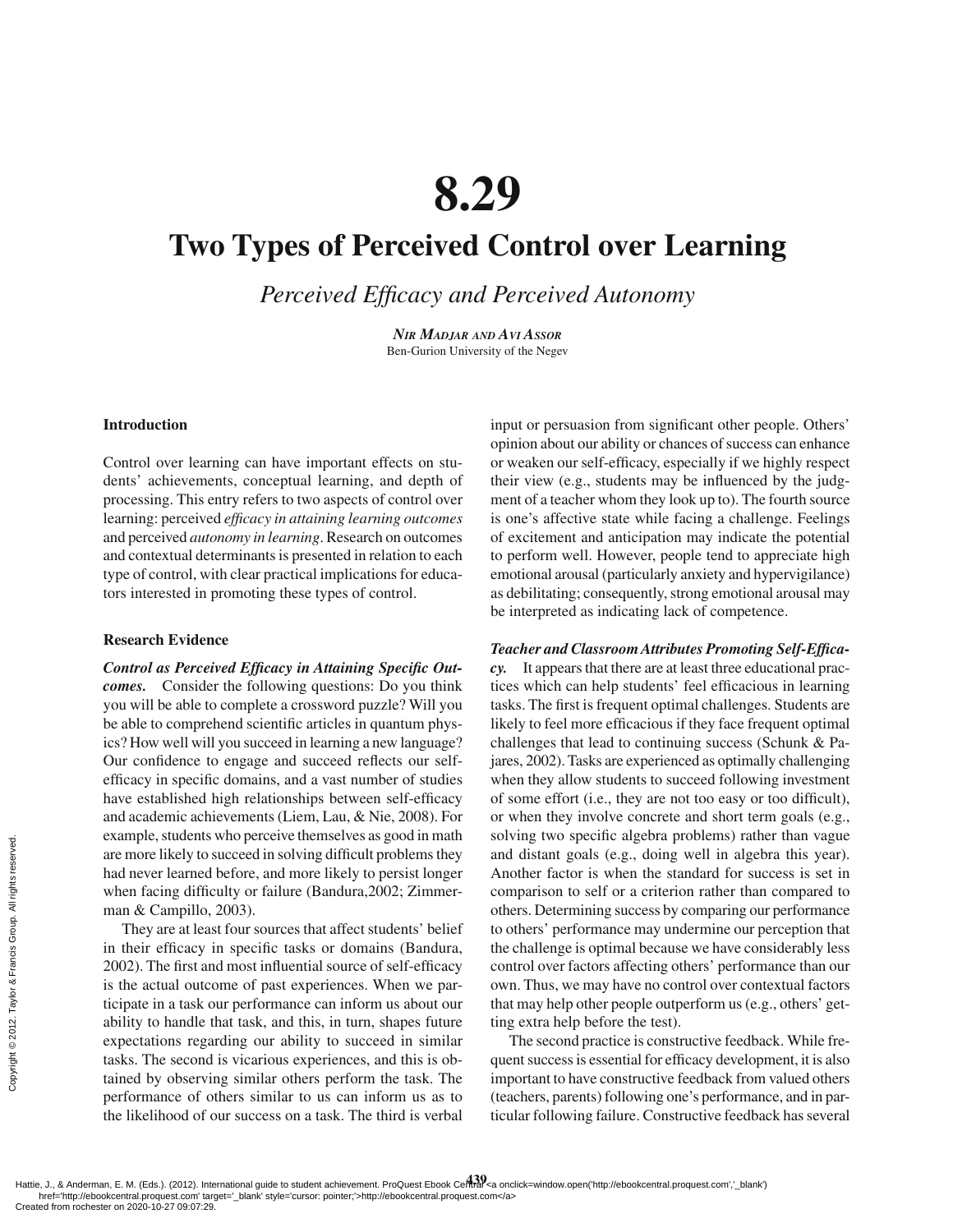features. Following failure it provides specific information on skills or concepts that are missing and ways of mastering these missing components (Butler, 1987). Feedback also can support thought processes that help students identify controllable sources of success and failure, and avoid the tendency to overattribute one's performance to uncontrollable factors. After we experience success or failure in a task, we usually make causal attributions (analyses of the causes of one's success or failure) that in turn shape our perceived efficacy for similar future tasks (Zimmerman  $\&$ Campillo, 2003). Research by Dweck (1999) has shown that when we attribute our performance to uncontrollable factors such as luck or inborn fixed ability this is more likely to support the belief that we cannot change our poor efficacy, which in turn leads to a helpless response following failure. In contrast, attributing our failure mainly to lack of effort, prior knowledge, or appropriate skills fosters the perception that one can increase efficacy, which in turn leads to mastery oriented coping.

The third practice is nurturing coping resources. Stressful arousal often undermines perceived efficacy and performance (Bandura, 2002). To be able to deal with such stressful emotions, teachers would do well to help students develop various ways of coping with achievement related stress. Such coping could include observing successful coping and performance of similar others (Schunk & Zimmerman, 2007), developing various social cognitive coping strategies for reducing stress and anxiety, or training students in effective help seeking (Hayes, Luoma, Bond, Masuda, & Lisslis, 2006).

*Control as Perceived Autonomy in Learning.* While perceived efficacy refers to the extent to which we believe that we can attain certain learning *outcomes* (such as mastering various mathematical procedures), perceived autonomy refers to the degree to which we perceive that the learning outcomes are *valuable and the mode of learning is useful*. Accordingly, students are likely to feel autonomous while learning a certain subject if they perceive the subject as worth learning and the mode of learning builds on the strategies for learning that they already use. It is important to note that according to this view, the experience of autonomy emerges mainly from the feeling and the perception that one is engaged in actions that feel volitional because they make sense and are *coherent with one's goals and values*. This view of autonomy is based on self-determination theory (Assor, 2012; Ryan & Deci, 2000) which shows that perceived autonomy in learning predicts a wide variety of positive learning outcomes, including effort investment, grades, use of effective learning strategies, and positive emotions while learning (Assor, Kaplan, & Roth, 2002; Reeve, 2006). Example 2013<br>
Example 2013<br>
Example 2013<br>
Example 2013<br>
Example 2013<br>
Example 2013<br>
Example 2013<br>
Example 2013<br>
Example 2013<br>
Created from rochester on 2020-10-27 09:07:29.<br>
Created from rochester on 2020-10-27 09:07:29.<br>

*Teacher and Classroom Attributes Promoting Sense of Autonomy.* We can define autonomy as involving two major strivings: (a) the striving to be free from coercion and have optional choice, and (b) the striving for an inner compass: direction giving, authentic, values, goals, and interests (Assor, 2012). The formation and existence of values, goals, and interests is very important because these entities provide inner criteria for making important decisions and for evaluating oneself and others. Direction giving goals, values, and interests also provide a basis for feeling that one's actions are coherent and meaningful. Indeed, when people do not have clear values, goals, and interests, the availability of choices might be a threat or a burden.

#### **Summary and Recommendations**

The focus of this entry is on teacher and classroom attributes that promote two aspects of control over learning: perceived efficacy and perceived autonomy. While perceived efficacy refers to the perception that one can attain specific learning outcomes, perceived autonomy refers to the perception that the outcome is inherently valuable and worth pursuing. The claim is that a sense of control in learning emerges only if students feel that they really want to study something because it is valuable (autonomy) and that they can also succeed in studying it (efficacy). There are at least seven types of teacher behaviors and classroom attributes which can directly undermine or support the need for autonomy as defined above.

- 1. *Minimizing controls*. This attribute refers to minimizing teachers' behaviors or features of the educational context which cause students to feel controlled from outside; such as, behaviors that pressure one to behave in a specific way in order to avoid unpleasant experiences; loss of material benefits and privileges; and pressure to behave in a specific way in order to feel worthy of love and esteem (Assor, Roth, & Deci, 2004).
- 2. *Perspective taking, openness to criticism, and respect when children do not behave in line with expectations or disagree*. This refers to teachers' inclination and ability to try to understand and to respect students perspective especially when students' positions are inconsistent with their views (even when they seem unreasonable or wrong). For example, when children do not want to engage in studying a certain topic, the teacher can first ask them why they do not wish to invest in this topic. If the students say that they are bored or that they do not believe that it is really important to know the information being studied, the perspective-taking teacher acknowledges those feelings, respects them, and then relies on additional autonomy supportive practices such as offering rationale and some choice.
- 3. *Providing rationale*. This refers to teachers' inclination and ability to provide a coherent, age appropriate, rationale for their expectations (and particularly the intention of the lesson). When students are provided with a clear and convincing rationale for actions they do not find particularly interesting or valuable, they feel less coerced. Moreover, when students understand and identify with the rationale for their school related